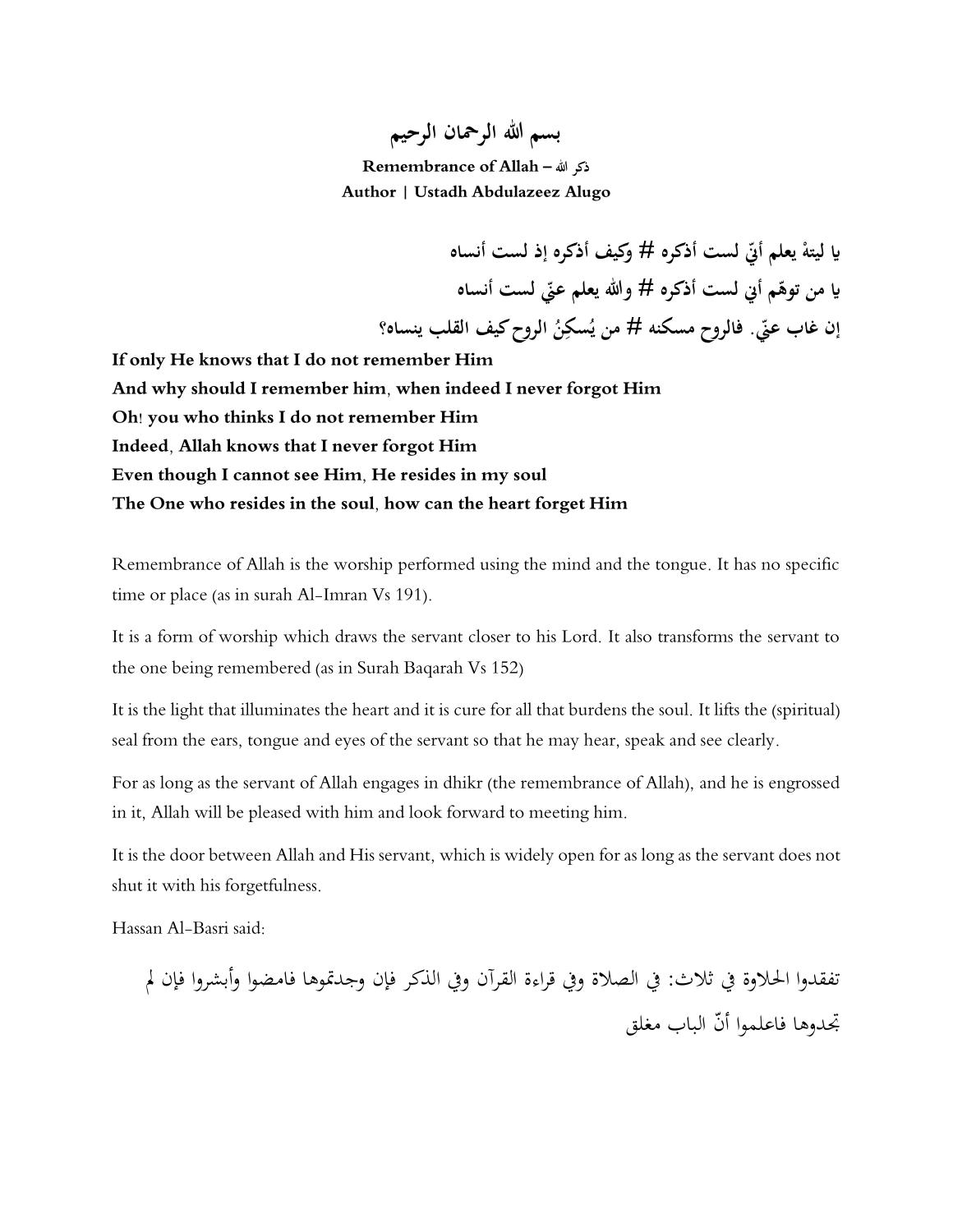"Seek solace/enjoyment/sweetness in three things: in Salat, in Recitation of the Qur'an and in Dhikr; if you find it, go and rejoice but if you do not find it (solace in those three things), then know that the door has been shut"

Allah (SWT) said:

الذين ءامنوا وتطمئنّ قلوبهم بذكر الله ألا بذكر الله تطمئنّ القلوب — الرعد | 28

"Those who believed (in the Oneness of Allah – Islamic Monotheism), and whose hearts find rest in the remembrance of Allah: verily, in the remembrance of Allah do hearts find rest"

Some of the Salaf said:

إذا مت ّكن الذكر من القلب فإذا دان منه الشيطان صرعهكما يصرع اإلنسان إذا دان الشيطان فيجتمع عليه الشياطني فيقولون ما هلذا؟ فيقال: ّ قد مسه اإلنسي

"When the remembrance of Allah is strong in one's heart and the shaytan tries to come close, he (shaytan) is stunned and left depressed same way the shaytan stuns the human when he's able to get close. And the shayateen will come and say: 'what happened to him?' – and they will say, he has been inflicted by a human"

Dhikr is referenced in the Qur'an in ten different forms:

### **1. In the form of a command to perform dhikr:**

Allah says:

ها الذين ّ هو الذي يصلي عليكم اي أي حوه بكرة وأصيال \* ّ وسب آمنوا اذكروا هللا ذكراكثريا \* ومالئكته ليخرجكم من الظلمات إيل النور وكان ابملؤمنني رحيما – األحزاب | <sup>44</sup> 41-

"O you who believe! Remember Allah with much remembrance. And glorify His Praises morning and afternoon. He it is Who sends His blessings on you, and His angels too (ask Allah to bless and forgive you), that He may bring you out from darkness (of disbelief and polytheism) into light (of Belief and Islamic Monotheism), And He is Ever Most Merciful to believers"

And He said:

ّك يف نفسك تضرعا واذكر رب وخيفة... – األعراف | <sup>205</sup>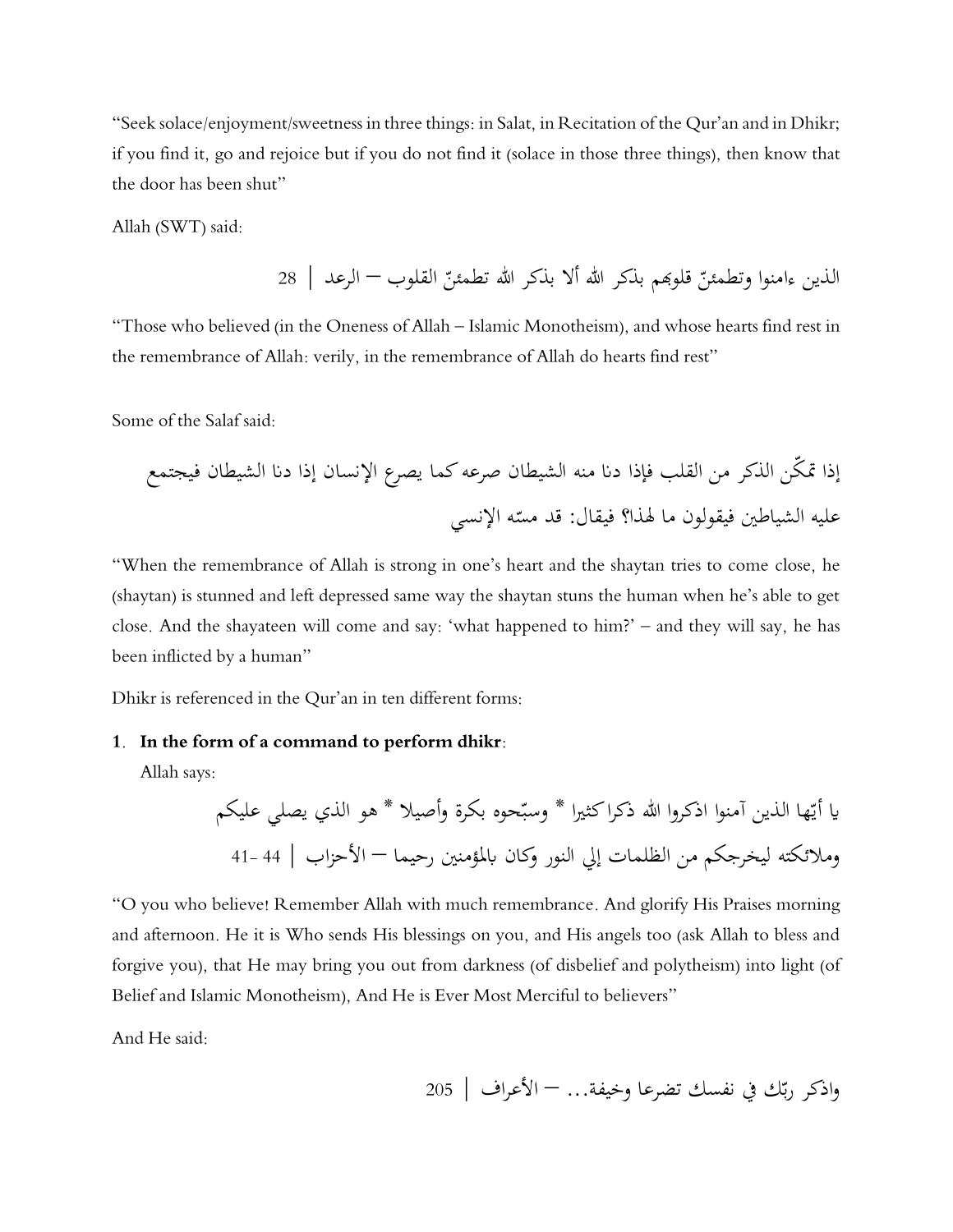"And remember your Lord within yourself, humbly and with fear …"

In the above context, the phrase "Within yourself" is taken to mean either silently within yourself or quietly with your tongue wherein only you can hear it"

Thus, the prophet was asked:

أقريب ربنا فنناجيه أم بعيد فنناديه

"Is our Lord close to us that we can speak to Him silently or is He far away that we need to call out to Him"

In response, Allah revealed the following verse:

وإذا سألك عبادي عنّي فإنّي قريب أجيب دعوة الداع إذا دعان

"And when my servants ask about me, tell them that I am close to them and I answer the call of the caller whenever he calls me"

It is narrated from Abu Musa Al-Ash'ary; he said:

رفع الناس أصواهتم ابلدعاء يف ها الناس ارب ّ بعض األسفار فقال هلم النيب: "اي أي عوا على أنفسكم فإنكم ال تدعون أصم وال غائبا إن الذي تدعونه مسيع قريب أقرب إىل أحدكم من عنق راحلته"

"On one of their journeys with the prophet, the people were raising their voice in praise or in prayer and the prophet said: Oh, you people! Calm yourselves for verily, The One you call is not deaf and neither is He absent. Verily, The One you call is All-Hearing, The closest. He is closer to you than the neck of your ride (riding animal)"

### **2. In the form of prohibition against the opposite either due to neglect or forgetfulness:** Allah says:

...وال تكن من الغافلني – األعراف | <sup>205</sup>

"And be not of those who are neglectful". Allah said:

وال تكونوا كالذين نسوا هللا فأنساهم أنفسهم... – احلشر | <sup>19</sup>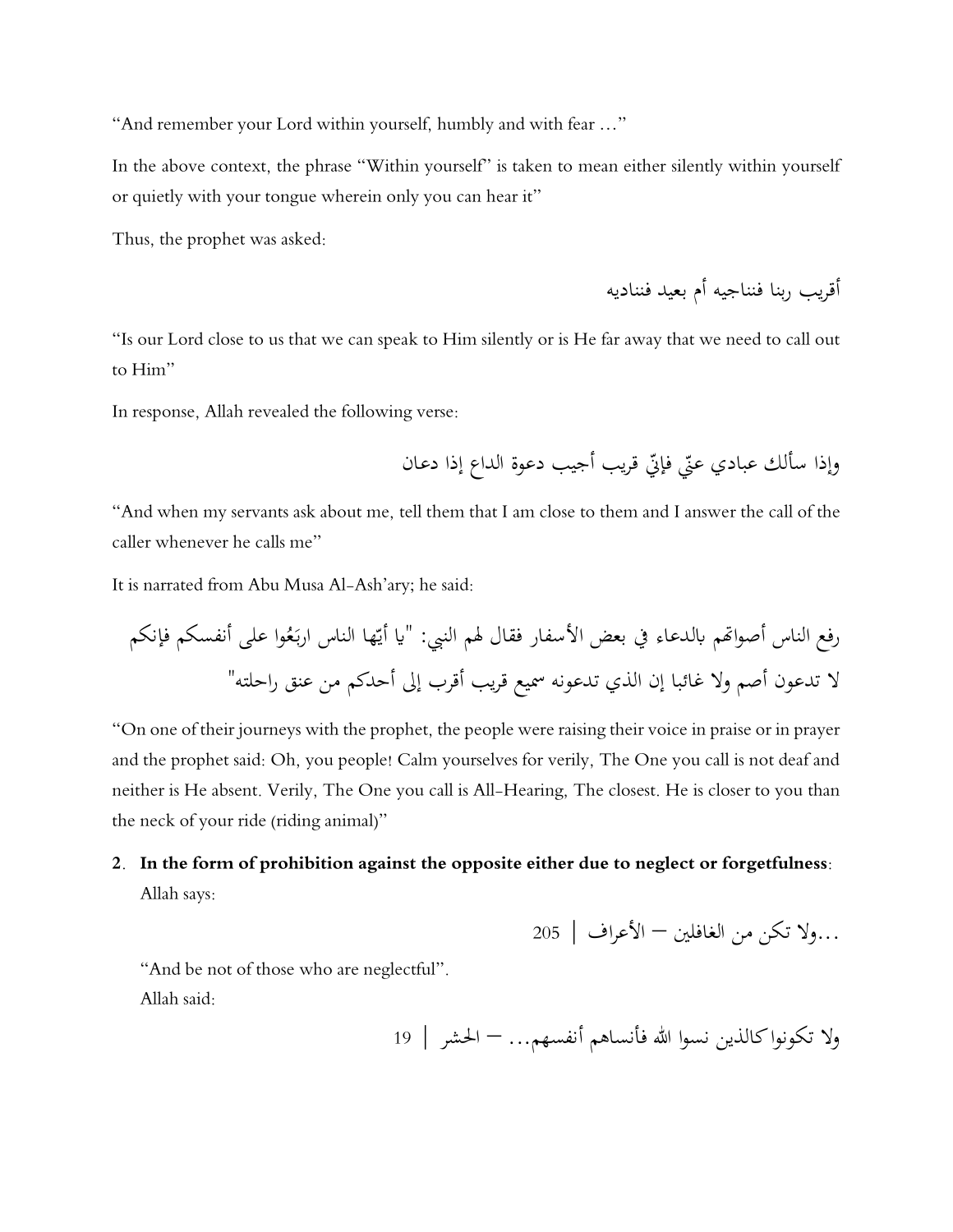"And be not like those who forgot Allah (i.e. become disobedient to Allah), and He caused them to forget their own selves, (let them to forget to do righteous deeds).

### **3. In the form of Salvation/Deliverance for those who always engage in it:**

Allah says:

واذكروا الله كثيرا لعلكم تفلحون — الأنفال | 45

"… and remember the name of Allah much (both with tongue and mind), so that you may be successful"

## **4. In the form of praise upon those engaged in it and information about the reward Allah has prepared for them e.g. forgiveness and paradise:**

Allah says:

ّن املسلمني إ واملسلمات واملؤمنني واملؤمنات والقانتني والقانتات والصادقني والصادقات والصابرين والصابرات واخلاشعني واخلاشعات واملتصّدقني واملتصّدقات والصائمني والصائمات واحلافظني فروجهم ّد واحلافظات **والذاكرين هللا كثريا والذاكرات** هللا هلم مغفرة وأجرا عظيما أع – األحزاب | <sup>35</sup>

"Verily, the Muslims (those who submit to Allah in Islam) men and women, the believers men and women (who believe in Islamic Monotheism), the men and the women who are obedient (to Allah), the men and women who are truthful (in their speech and deeds), the men and women who are patient (in performing all their duties which Allah has ordered and in abstaining from all that Allah has forbidden), the men and the women who are humble (before their Lord – Allah), the men and the women who give Sadaqat (i.e. Zakat and alms), the men and the women who observe Saum (fast) (the obligatory fasting during the month of Ramadan, and the optional Nawafil fasting), the men and the women who guard their chastity (from illegal sexual acts) and the men and the women who remember Allah much with their hearts and tongues – Allah has prepared for them forgiveness and a great reward (i.e. Paradise)."

### **Others will benefit from them by mere association:**

عن ابي هريرة قال: قال رسول الله صلي الله عليه وسلم: إنَّ لله ملائكةً يطوفون في الطرق يلتمسون أهل الذكر فإذا وجدوا قوما يذكرون الله تنادَوا هلمّوا الي حاجتكم، قال: فيَحُفُّوهُم بأجنحتهم إلى  $\ddot{ }$  $\ddot{\cdot}$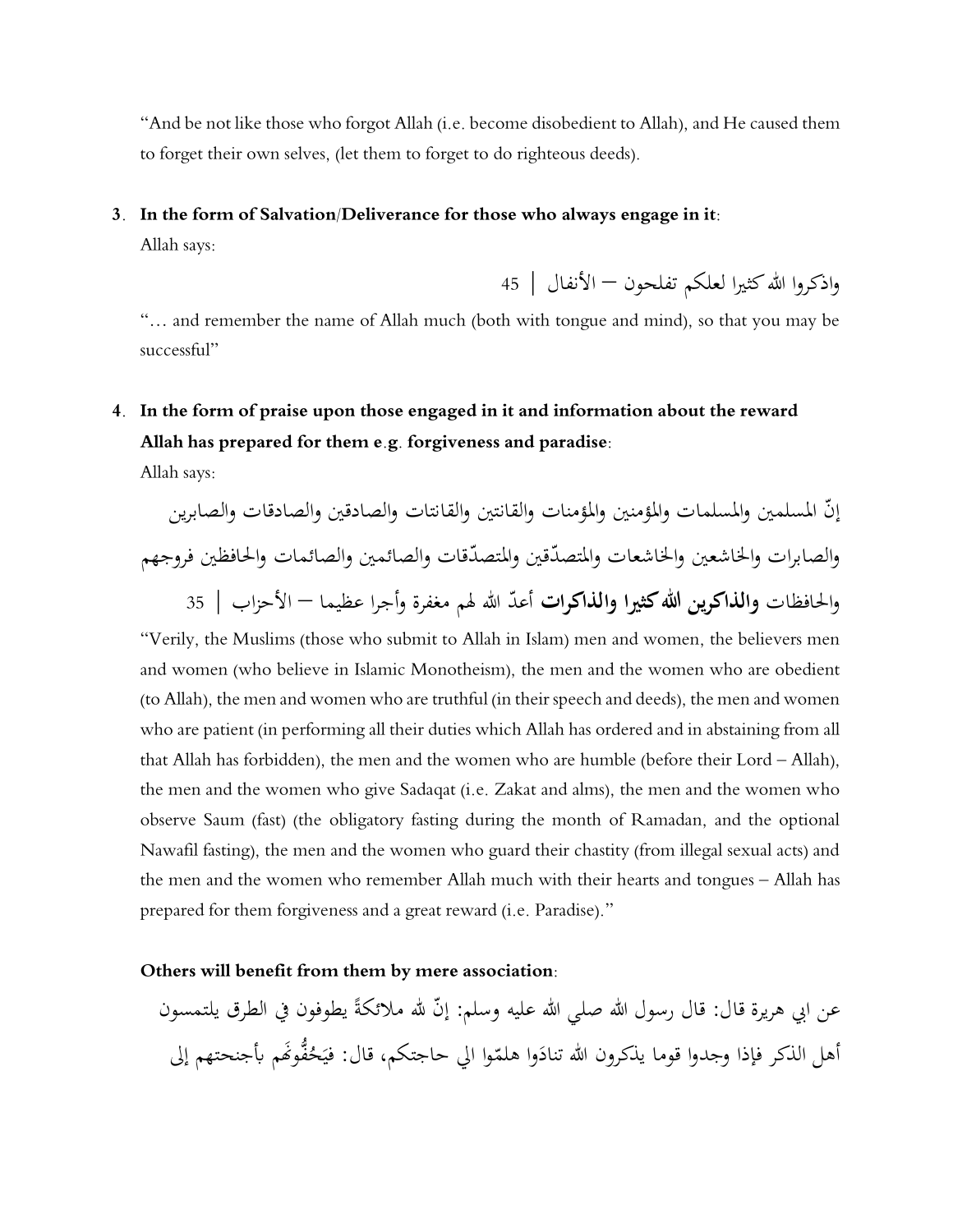السماء الدنيا، قال: فيسألَهم ربِّمم — وهو أعلم منهم — ما يقول عبادي؟ قالوا: يقولون: يسبّحونك و يكبّرونك و يحمدونك و يمجّدونك، قال: فيقول: هل رأويي؟ قال: فيقولون: لا والله ما رأوك، قال: فيقول وكيف لو رأوّن؟ قال: فيقولون: لو رأوككانوا أش ّد لك عبادة و أشّد لك متجيدا وأكثر لك تسبيحا، قال: يقول: فما يسألوني؟ قال: يسألونك الجنّة، قال: يقول: هل رأوها ۚ ؟ قال: يقولون: لا والله يا ربِّ ما رأوها، قال: يقول: فكيف لو أُمِّم رأوها؟ قال: يقولون: لو أُمِّم رأوها كانوا أسدّ عليها حِرصا و أسدّ لها طلبا و أعظم فيها رغبة، قال: فممّ يتعوّذون؟ قال: يقولون: من النار، قال: يقول: هل رأوها؟ قال: يقولون: لا والله يا ربّ ما رأوها قال: يقول: فكيف لو رأوها؟ قال: يقولون: لو رأوهـاكانوا أشدَّ منهـا فرارا و أشدّ لها مخافة، قال: فيقول: أشهدكم أُتّي قد غَفَرتُ Ä هلم، قال: فيقول ملك من املالئكة: فيهم فالن ليس منهم، إّّنا جاء حلاجة، قال: هم اجللساء ال يشقي هبم جليسهم.

Narrated Abu Huraira (RTA): Allah's Messenger (PBUH) said: "Allah has some angels who look for those who remember (glorify the praises of) Allah on the roads and paths. And when they find some people remembering (glorifying the praises of) Allah, they call each other, saying, 'come to the object of your pursuit'." He added, "Then the angels encircle them with their wings up to the nearest heaven to us." He added, "[After those people remembered (glorified the praises of) Allah, and the angels go back to Allah, their Lord asks them (those angels) – though He knows better than them – 'What do My slaves say?' The angels reply, 'They say: Subhan Allah, Allah Akbar and Al-hamdu-lillah' Allah then says 'Did they see me?' The angels reply, 'No! By Allah, they didn't see you.' Allah says, 'How it would have been if they saw me?' The angels reply, 'If they saw you, they would worship you more devoutly and remember you (glorify Your praises) more deeply and declare Your freedom from any resemblance to anything more often.' Allah says (to the angels), 'What do they ask Me for?' The angels reply, 'They ask You for Paradise.' Allah says (to the angels), 'Did they see it?' The angels say, 'No! By Allah, O Lord! They didn't see it.' Allah says: 'How it would have been if they saw it?' The angels say, 'If they saw it, they would have greater covetousness for it and would seek it for greater zeal and would have greater desire for it.' Allah says, 'From what do they seek refuge?' The angels reply, 'They seek refuge from the (Hell) Fire.' Allah says, 'Did they see it?' The angels say, 'No! By Allah, O Lord! They didn't see it.' Allah says, 'How it would have been if they saw it?' The angels say, 'If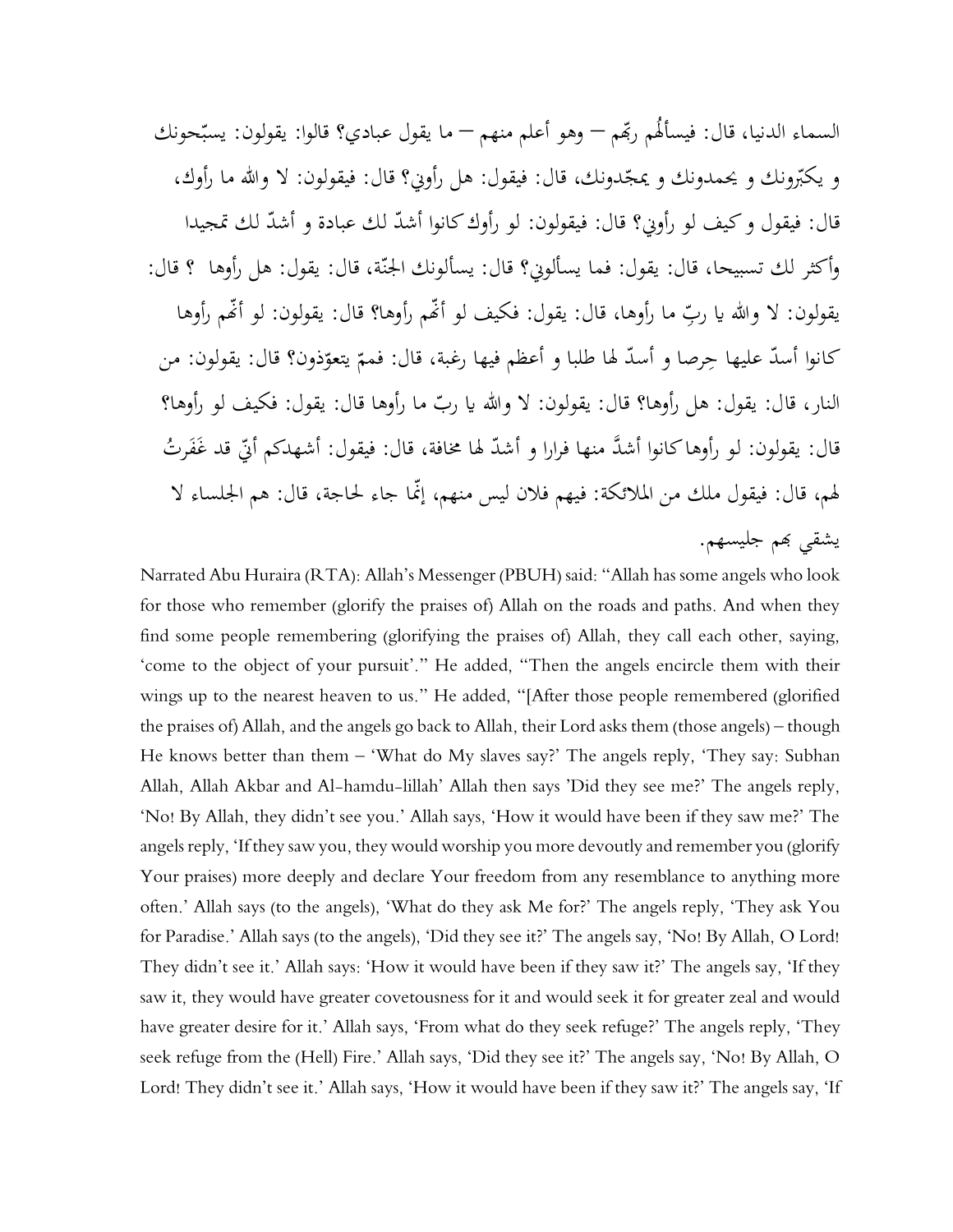they saw it, they would flee from it with the extreme fleeing and would have the extreme fear from it.' Then Allah says, 'I make you witness that I have forgiven them'." Allah's Messenger (SAW) added, "One of the angels would say, 'There was so-and-so amongst them, and he was not one of them, but he had just come for some need.' Allah would say, 'these are those whose companions will not be reduced to misery'." (Sahih Al-Bukhari, Vol. 8, Hadith #417)

### **5. In the form of warning against being diverted from it or losing focus on it due to some worldly possessions:**

Allah says:

ِّهكم أموالكم وال أوالدكم عن ذكر هللا ومن يفعل ذلك فأولئك هم اخلاسرون ل ها الذين آمنوا ال ت ّ اي أي – املنافقون | <sup>9</sup>

"O you who believe! Let not your properties or your children divert you from the remembrance of Allah. And whosoever does that, then they are losers."

#### **6. In the form of getting remembered by Allah:**

Allah says:

فاذكروّن أذكركم واشكروا يل وال تكفروّن – البقرة | <sup>152</sup>

"Therefore, remember Me (by praying, glorifying), I will remember you, and be grateful to Me (for My countless Favors on you) and never be ungrateful to me." In a sahih hadith:

يقول الله تعالى: من ذكرين في نفسه ذكرته في نفسي ومن ذكرين في ملأ ذكرته في ملأ خير منه

Allah says: "whoever remembers me in himself, I too will remember him in Myself; and if he remembers me in a group of people, I remember him in a group that is better than them"

قال الإمام أحمد: حدثنا عبد الرزاق، أخبرنا معمر عن قتادة عن أنس قال: قال رسول الله (صلعم): " قال الله عز وجل: يا ابن آدم، إن ذكرتني في نفسك ذكرتك في نفسي، وإن ذكرتني في ملأ ذكرتك في ملإ من الملائكة – أو قال، في ملأ خير منه – وإن دنوت مني شبرا دنوت منك ذراعا، وإن دنوت مني ذراعا دنوت منك باعا، وإن أتيتني تمشي أتيتك هرولة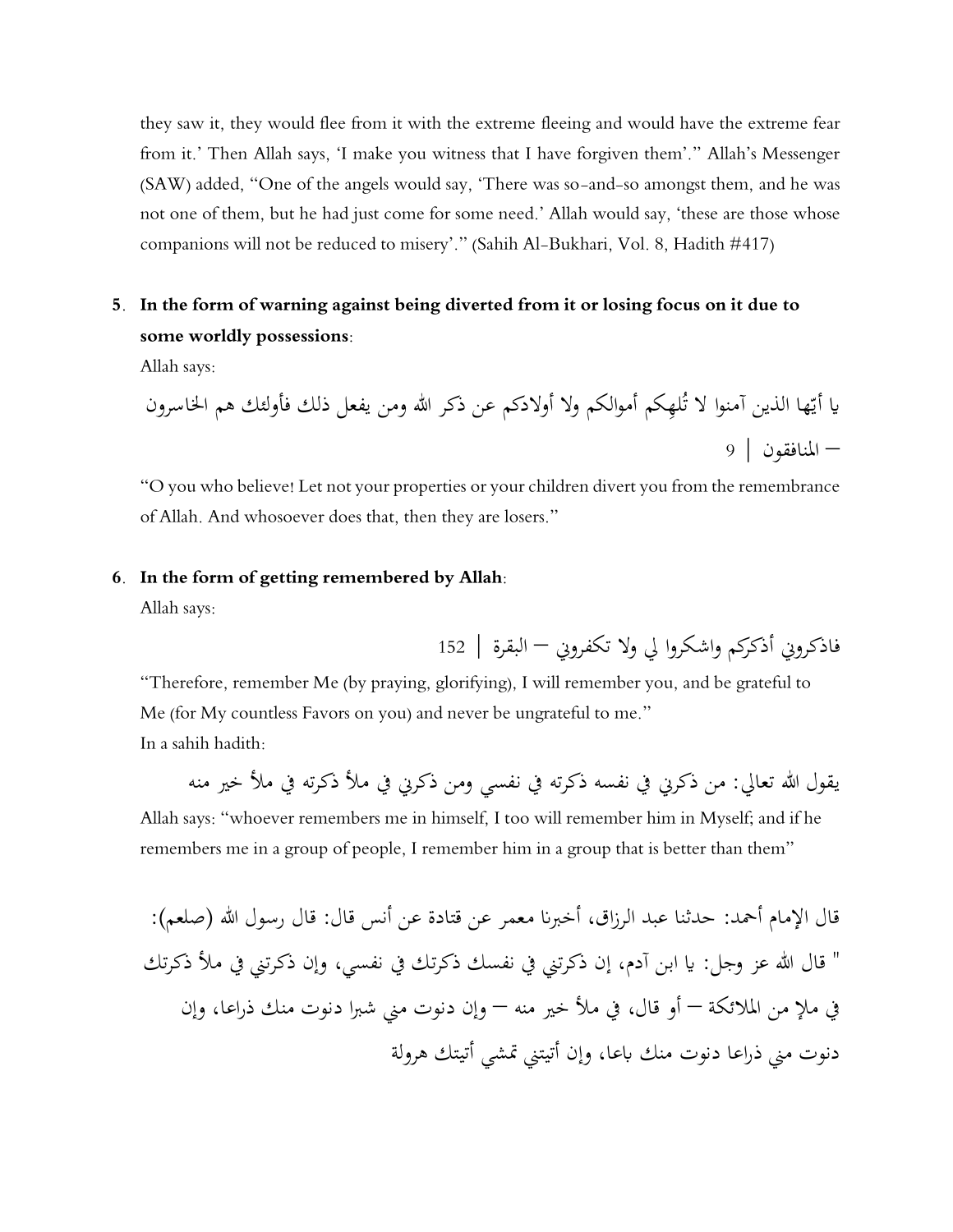Imam Ahmad said: "Narrated Anas: 'The prophet (PBUH) said: 'Allah (SWT) said: Oh, Son of Adam! If you remember me within yourself, I will remember you within myself; and if you remember me in a group, I will remember you within a group of Angels – or a group better than them – and if you move one span closer to Me, I move one cubit closer to you; and if you move one cubit closer to me, I move closer to you by a distance of by two arm's length; and if you come to me walking, I'll come to you running''"

### **7. In the form of description of its greatness above everything else:**

Allah said:

ّن الصالة تنهي عن الفحشاء واملنكر ولذكر هللا أكّب اتل ما أوحي إليك من الكتاب وأقم الصالة إ – العنكبوت | <sup>45</sup>

"Recite (O Muhammad (SAW)) what has been revealed to you of the Book (the Qur'an), and perform As-Salat. Verily, As-Salat (the Prayer) prevents from 'Al-Fahsha' (i.e. great sins of every kind, unlawful sexual intercourse) and Al Munkar (i.e. disbelief, polytheism, and every kind of evil wicked deed) and the remembering (praising) of Allah"

وفيها ثالثة أقوال: **أحدها** شيء، فهو أفضل ّ الطاعات أل ّن : أ املقصود ّن ذكر هللا أكّب منكل ابلطاعات كلها: إقامة ذكره فهو سر الطاعات وروحها ّ **الثاّن** كم إذا ذكرمتوه ذكركم : أن املعّن: أن ، فكان ذكره لكم أكّب من ذكركم له، فعلي هذا املصدر املضاف ايل الفاعل وعلي األول، مضاف إيل املذكور **الثالث**: الذكر حمقكل ّ ّن املعّن ولذكر هللا أكّب من أن يبقي معه شيء فاحشة ومنكر، بل إذا مت أ خطيئة ومعصية. هذا ما ذكره املفسرون

### **8. In the form of closing/completion for all good deeds:**

Allah (SWT) said about the completion of Ramadan fast:

**ولتكيّب** علي ما هداكم ولعلّكم تشكرون – البقرة | <sup>185</sup> ...ولتكملوا العدة **وا هللا**

"…(He wants that you) must complete the same number (of days), **and that you must magnify Allah (i.e. to say Takbir) for having guided you** so that you may be grateful to Him"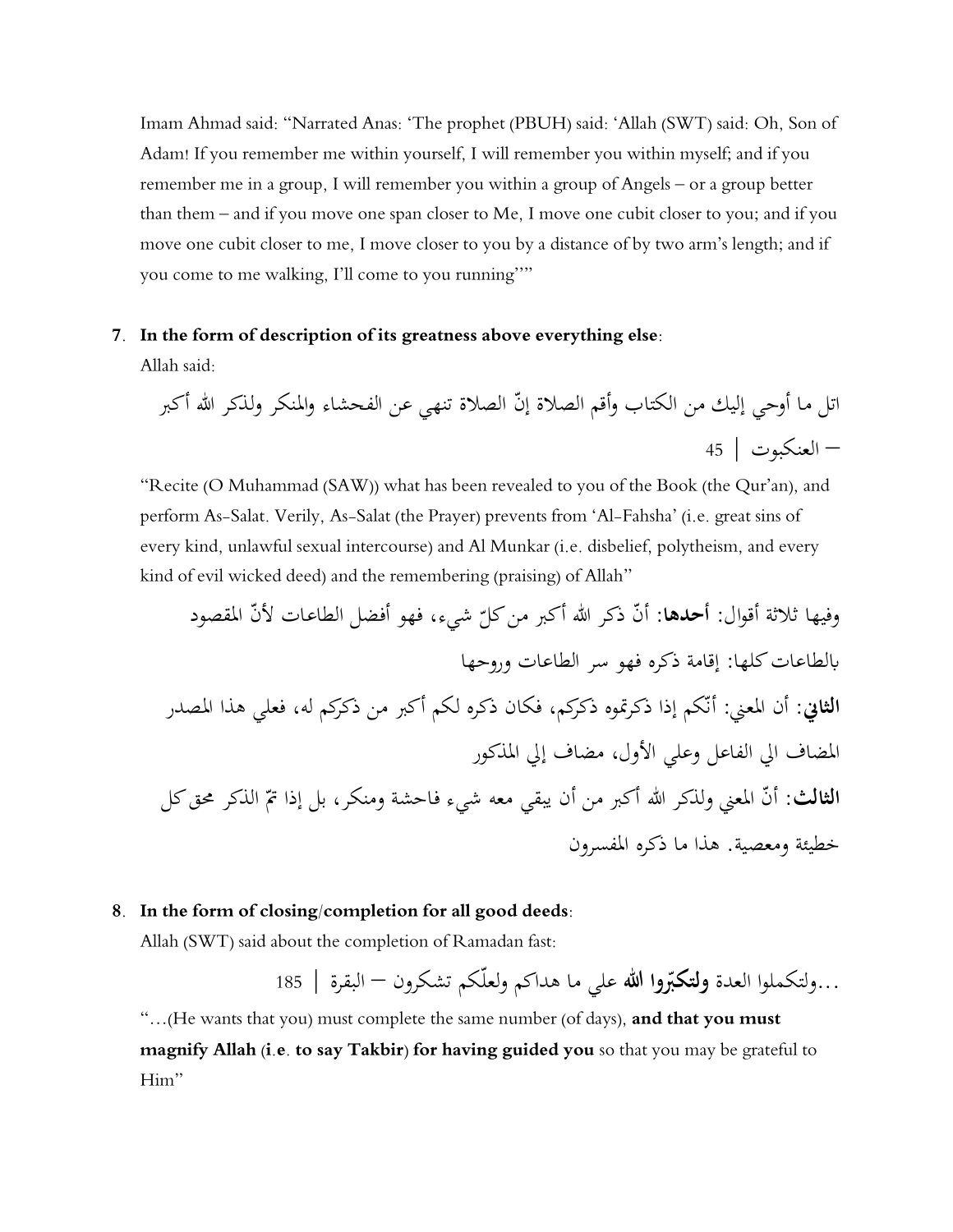Allah (SWT) said about the completion of Hajj:

فإذا قضيتم مناسككم فاذكروا الله كذكركم آبائكم أو أشدّ ذكرا… — البقرة | 200

"So, when you have accomplished your *Manasik* (the rituals of Hajj), remember Allah as you remember your forefathers or with far more remembrance…"

Allah (SWT) said about the completion of As-Salat:

فإذا قضيتم الصلاة فاذكروا الله قياما وقعودا وعلى جنوبكم... – النساء | 103

"When you have finished As-Salat (the congregational prayer), remember Allah standing, sitting down and (lying down) on your sides…"

Allah (SWT) said about the completion of Jumu'ah:

فإذا قضيت الصالة فانتشروا يف األرض وابتغوا من فضل هللا **واذكروا هللا كثريا** لعلّكم تفلحون – اجلمعة | <sup>10</sup>

"Then when the (Jumu'ah) Salat (Prayer) is ended, you may disperse through the land, and seek the Bounty of Allah (by working, e.t.c.), **and remember Allah much**: that you may be successful.

**The same way for the end of a good life: if dhikr is the last word of a servant of Allah, he will be granted paradise.**

**9. In the form of describing those who engage in it as those who benefit the most from His signs and that they are the men of understanding (ulul-albaab):** Allah says:

\* الذين يذكرون هللا ّن يف خلق السماوات واألرض واختالف الليل والنهار آلايت ألويل األلباب إ قياما وقعودا وعلى جنوهبم... – آل عمران | <sup>191</sup> – <sup>190</sup>

"Verily, in the creation of the heavens and the earth, and in the alternation of night and day, there are indeed signs for men of understanding. Those who remember Allah (Always and in prayers) standing, sitting and lying down on their sides…"